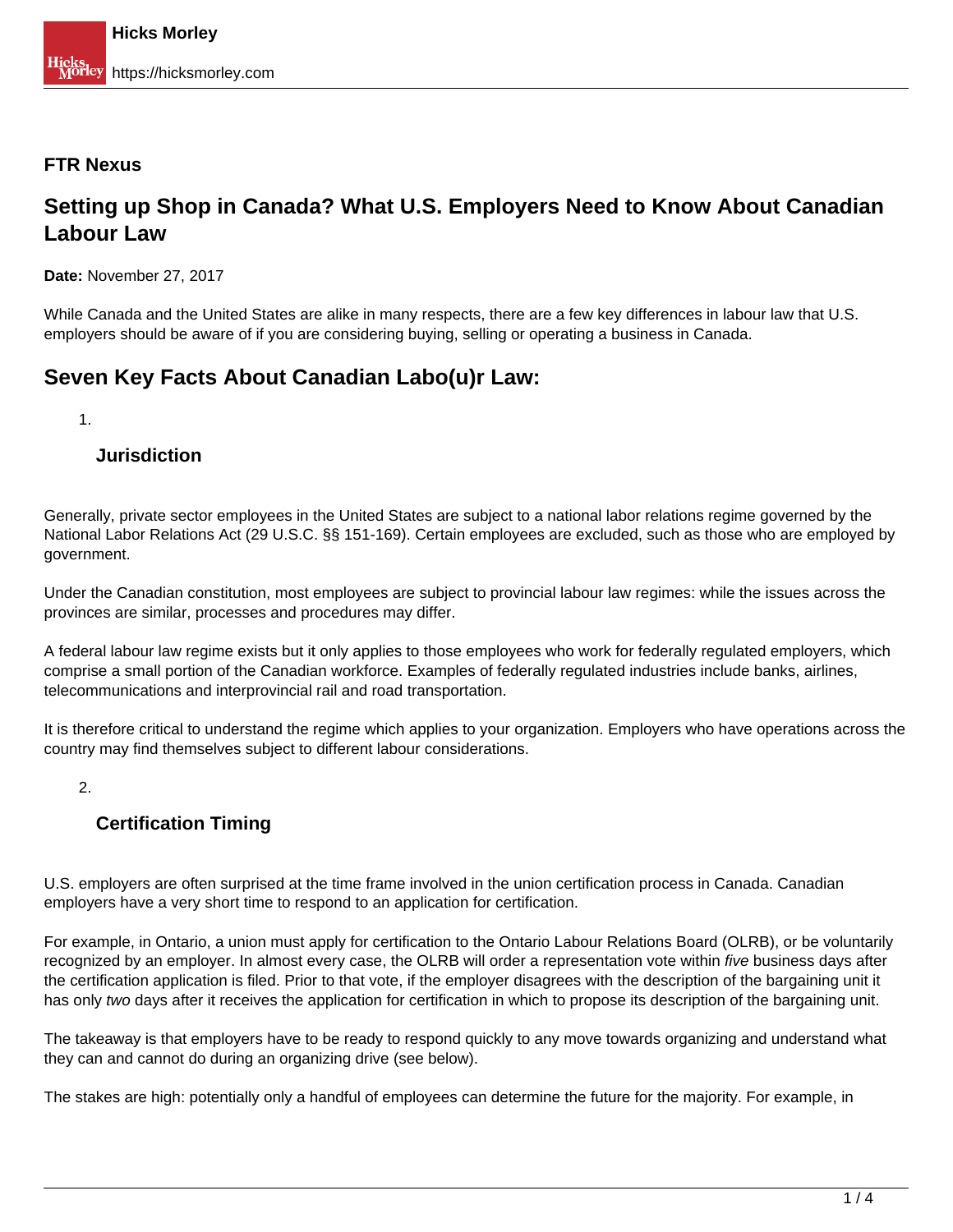Ontario the outcome of the vote is determined only by those employees in the bargaining unit who cast a ballot; if 50% plus one of the employees who vote do so in favour of the union, the union will be recognized as the representative for all employees in the bargaining unit. If a proposed bargaining unit has 100 employees but only 10 vote, and 6 of those 10 vote in favour of the union, all 100 employees will be represented by the union.

3.

### **Disclosure**

Disclosure obligations are part of the statutory duty to bargain in good faith and to "make every reasonable effort" to make a collective agreement. The OLRB has identified two specific aspects to the duty to disclose:

a) On its own initiative, an employer must reveal to a trade union any actual (including de facto) decision which is likely to have a significant impact on the bargaining unit. The following are elements of a de facto decision:

- it is one which has effectively been made, even if some formalities of the decision-making process have not yet been complied with, or if the details are not finalized
- it will, for example, include disclosure by an employer during collective agreement negotiations that it plans to close a plant

Whether a de facto decision has actually been made, in any given case, will depend on all the facts and circumstances.

b) An employer must answer "honestly" when asked by the union in bargaining whether it is seriously contemplating initiatives which are likely to have a significant impact on the bargaining unit. What constitutes an "honest" answer will depend upon a variety of circumstances:

- when was the question asked?
- what is the actual question?
- at what stage are the employer's plans?

However, what is clear in the case law is that the answer should be one that does not mislead the union as to the actual state of affairs.

Unions may also request information related to a proposal or position placed on the table by either party. Disclosure obligations are more limited here. The OLRB has stated that there is an obligation to disclose enough information so that a party can understand the position being taken by the other party, as well as the rationale for that position. There is no obligation to automatically disclose every piece of information in all cases. The obligation arises as a result of the positions and issues at the bargaining table.

A union's right to receive information from employers is not absolute. It will depend upon the particular circumstances of the request, including such factors as the content of the bargaining proposals, the stage of negotiations, collective agreement obligations, and the relationship between the parties. Employers are entitled to refuse inappropriate requests in certain cases

Amendments to the Ontario Labour Relations Act, 1995 (LRA) in force January 1, 2018 introduce a provision that in certain circumstances a trade union will be able to apply to the OLRB for an order directing the employer to provide it with a list of employees in a proposed bargaining unit. That list must include the name of each employee in the proposed bargaining unit as well as a phone number and personal email for each employee, if the employee has provided that information to the employer. The OLRB will also have discretion to order the disclosure of other prescribed information relating to the employee.

4.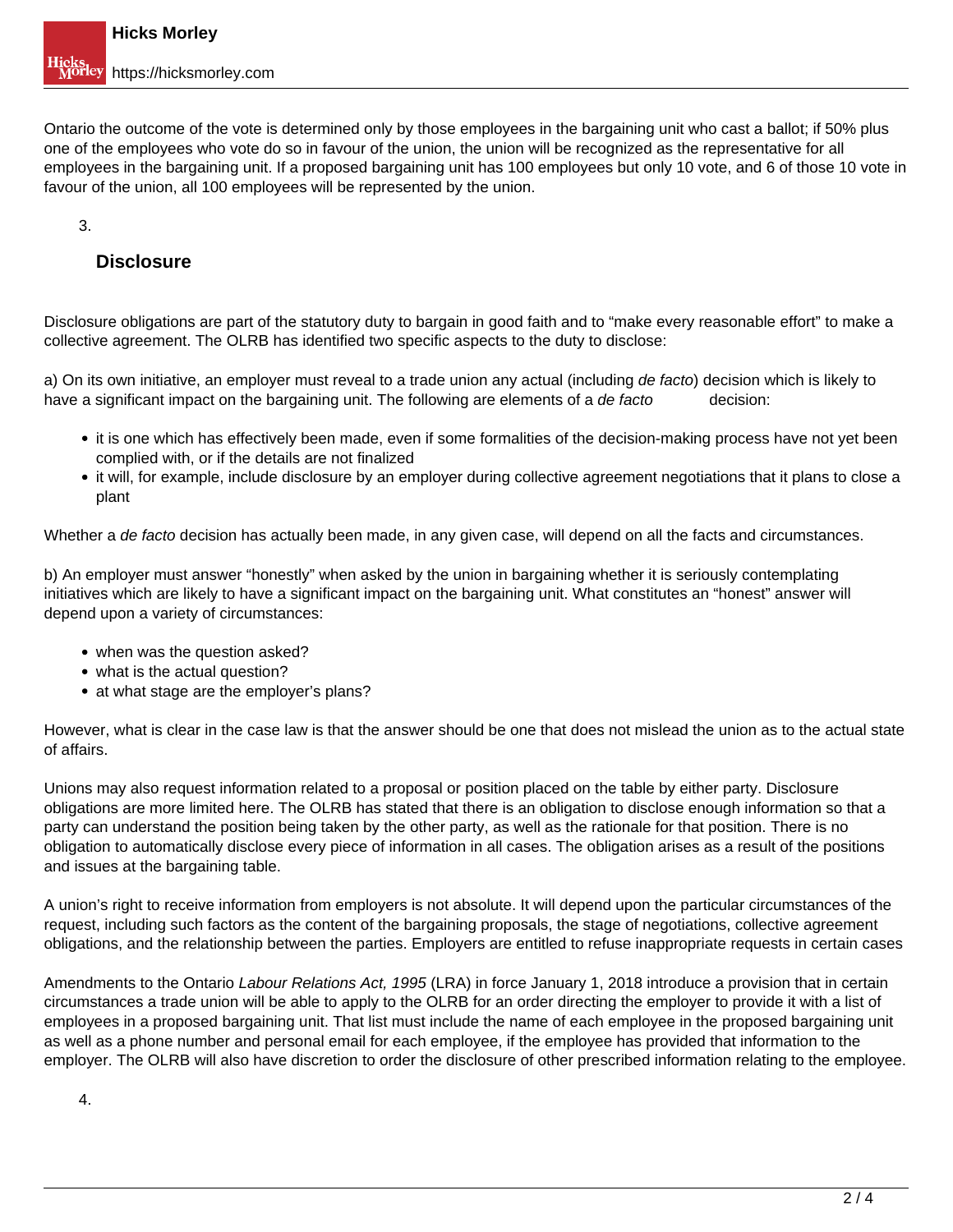## **Communications During Organizing/Bargaining**

An employer's ability to communicate with its employees during an organizing campaign is much more limited in Canada than in the United States.

Long-standing principles establish that employers cannot communicate for the purpose of disparaging the trade union or undermining its right to represent the employees in the bargaining unit, nor can they circumvent the bargaining process by bargaining directly with employees.

These prohibitions are balanced against the recognition of the right of an employer to communicate facts and its positions (and the reasons for the positions) as long as it does not use "coercion, intimidation, threats, promises or undue influence."

With respect to bargaining communications, these only become illegal when they represent an attempt to bargain directly with employees. Of key importance is the timing of the communications, for example whether they occur early or late in the negotiations, as well as their content. An employer is free to explain to its employees its position with respect to the negotiations after having engaged in collective bargaining with their bargaining agent on the matters that are the subject of the communications.

The LRA expressly authorizes employers to communicate with employees and simultaneously protects the right of the union to exclusively represent employees in collective bargaining, giving rise to the need to balance those often competing rights.

Communications during negotiations are an essential part of the process when there are contentious issues that may lead to a labour dispute.

Whether through miscalculation, misunderstanding, inadvertence or intention, employees are too often left without information which may impact qualitative decision-making about the offer and the reasons for its contents. Open communications keep the process honest and transparent.

5.

## **No "Right to Work" in Canada**

In the "right to work" states in the United States, employees are protected by the collective agreements negotiated by the union but they are not required to join the union or to pay dues. There is no such right in Canada. Under the "Rand formula" all employees who work in unionized workplace are require to pay dues, regardless of membership.

6.

### **Legal Strike Timing**

Legal strikes in Canada may only take place upon the expiry of a collective agreement. There is no provision for giving 10 days' noting in writing that a strike will take place in any Canadian industry, as there is for example in the U.S. health care industry.

7.

### **Constitutional Protections for Labour Processes**